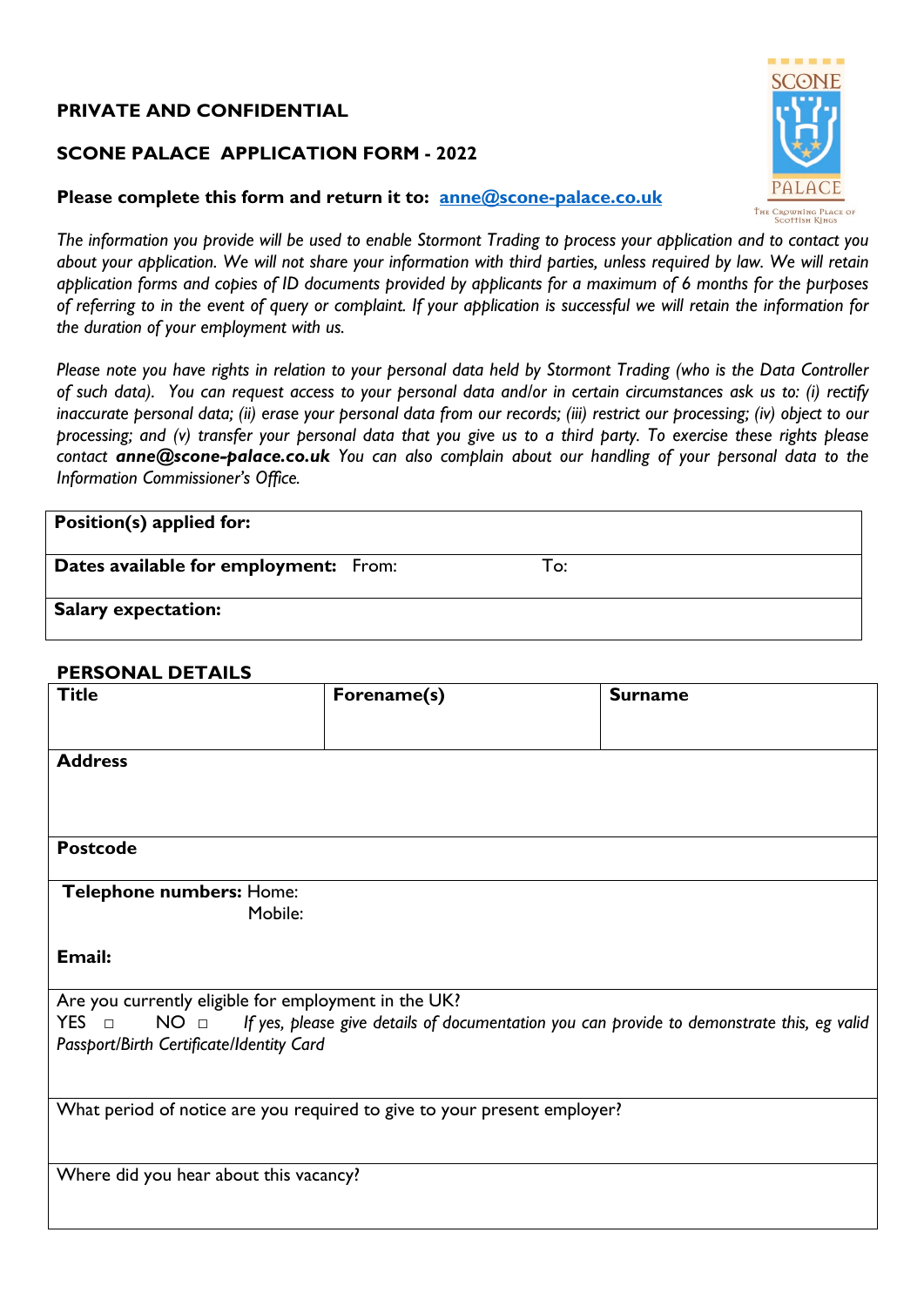| You need only complete the next question if driving is a requirement of the job for which you are applying. |       |                 |
|-------------------------------------------------------------------------------------------------------------|-------|-----------------|
| Do you have a current driving licence?                                                                      | YES ⊡ | NO <sub>□</sub> |
| Is your driving licence free of endorsements? YES $\Box$<br>If no, please provide details:                  |       | NO <sub>π</sub> |
| Do you have your own vehicle?                                                                               | YFS ⊓ | NO <sub>π</sub> |

## **EMPLOYMENT RECORD**

| <b>CURRENT OR MOST RECENT JOB</b>              |  |  |
|------------------------------------------------|--|--|
| <b>Position held:</b>                          |  |  |
| To:<br>From:<br>Dates:                         |  |  |
| Name and address of employer:                  |  |  |
| Brief description of duties:                   |  |  |
|                                                |  |  |
| Current or last salary and reason for leaving: |  |  |

## **PREVIOUS EMPLOYMENT**

*(please start with the most recent and work backwards, continuing on a separate sheet if necessary)*

| <b>Position held:</b> |                               |     |
|-----------------------|-------------------------------|-----|
| Dates:                | From:                         | To: |
|                       | Name and address of employer: |     |
|                       | Brief description of duties:  |     |
| Reason for leaving:   |                               |     |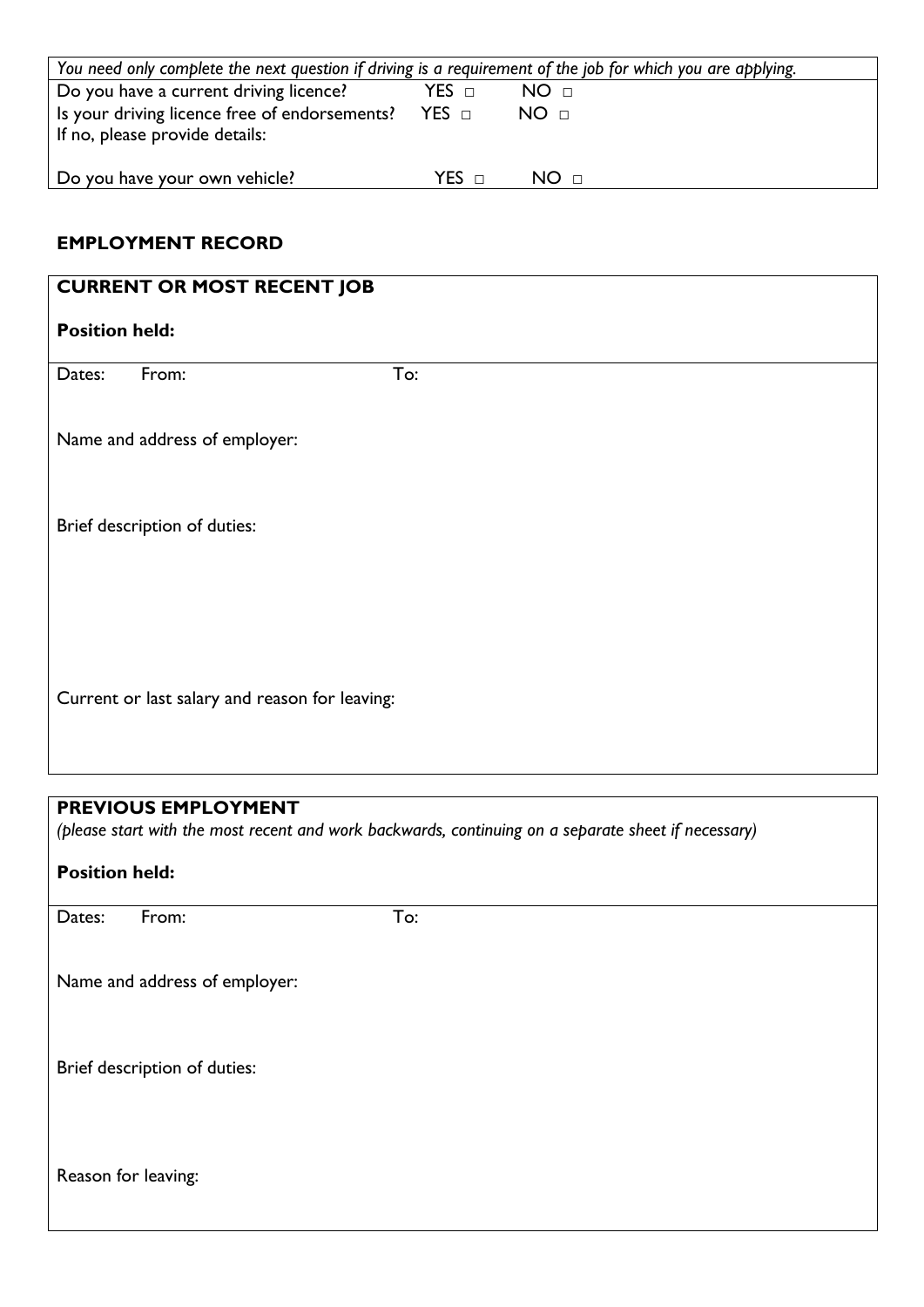|                       | PREVIOUS EMPLOYMENT                         |     |  |  |  |
|-----------------------|---------------------------------------------|-----|--|--|--|
|                       | (continue on a separate sheet if necessary) |     |  |  |  |
| <b>Position held:</b> |                                             |     |  |  |  |
| Dates:                | From:                                       | To: |  |  |  |
|                       | Name and address of employer:               |     |  |  |  |
|                       | Brief description of duties:                |     |  |  |  |
|                       |                                             |     |  |  |  |
| Reason for leaving:   |                                             |     |  |  |  |

| PREVIOUS EMPLOYMENT                         |     |  |
|---------------------------------------------|-----|--|
| (continue on a separate sheet if necessary) |     |  |
|                                             |     |  |
| <b>Position held:</b>                       |     |  |
|                                             |     |  |
| From:<br>Dates:                             | To: |  |
|                                             |     |  |
|                                             |     |  |
| Name and address of employer:               |     |  |
|                                             |     |  |
|                                             |     |  |
| Brief description of duties:                |     |  |
|                                             |     |  |
|                                             |     |  |
|                                             |     |  |
|                                             |     |  |
|                                             |     |  |
| Reason for leaving:                         |     |  |
|                                             |     |  |
|                                             |     |  |
|                                             |     |  |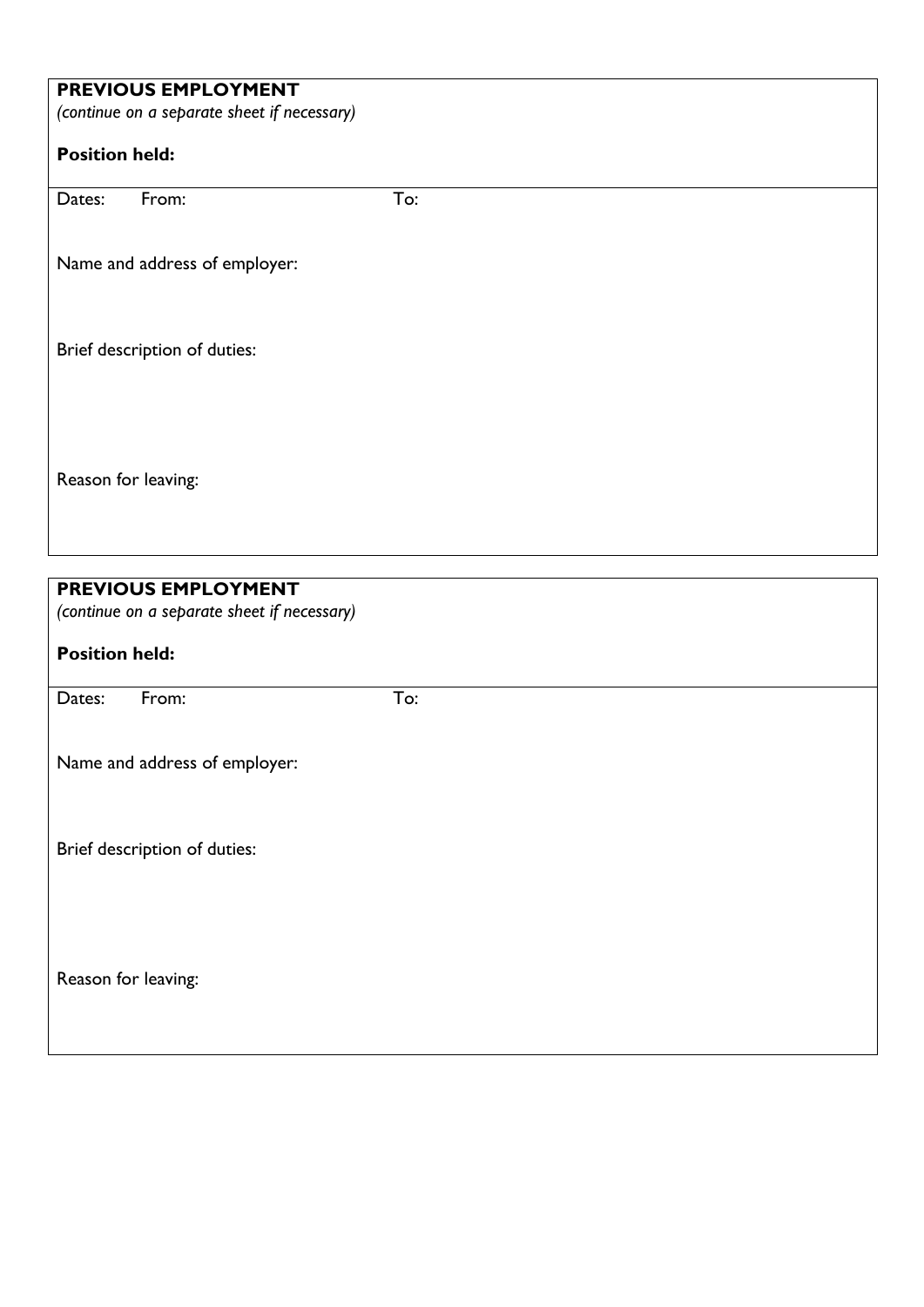| School / college/<br>university | <b>Qualifications gained</b><br>Subjects and grades and dates achieved |
|---------------------------------|------------------------------------------------------------------------|
|                                 |                                                                        |
|                                 |                                                                        |
|                                 |                                                                        |
|                                 |                                                                        |

## **PROFESSIONAL QUALIFICATIONS & MEMBERSHIPS**

Please name any awarding institute or professional body in full and include attainment level and grades of membership:

#### **REASON FOR APPLYING**

Why do you consider you are a suitable candidate for this position and what motivated you to apply? *(continue on a separate sheet if necessary)*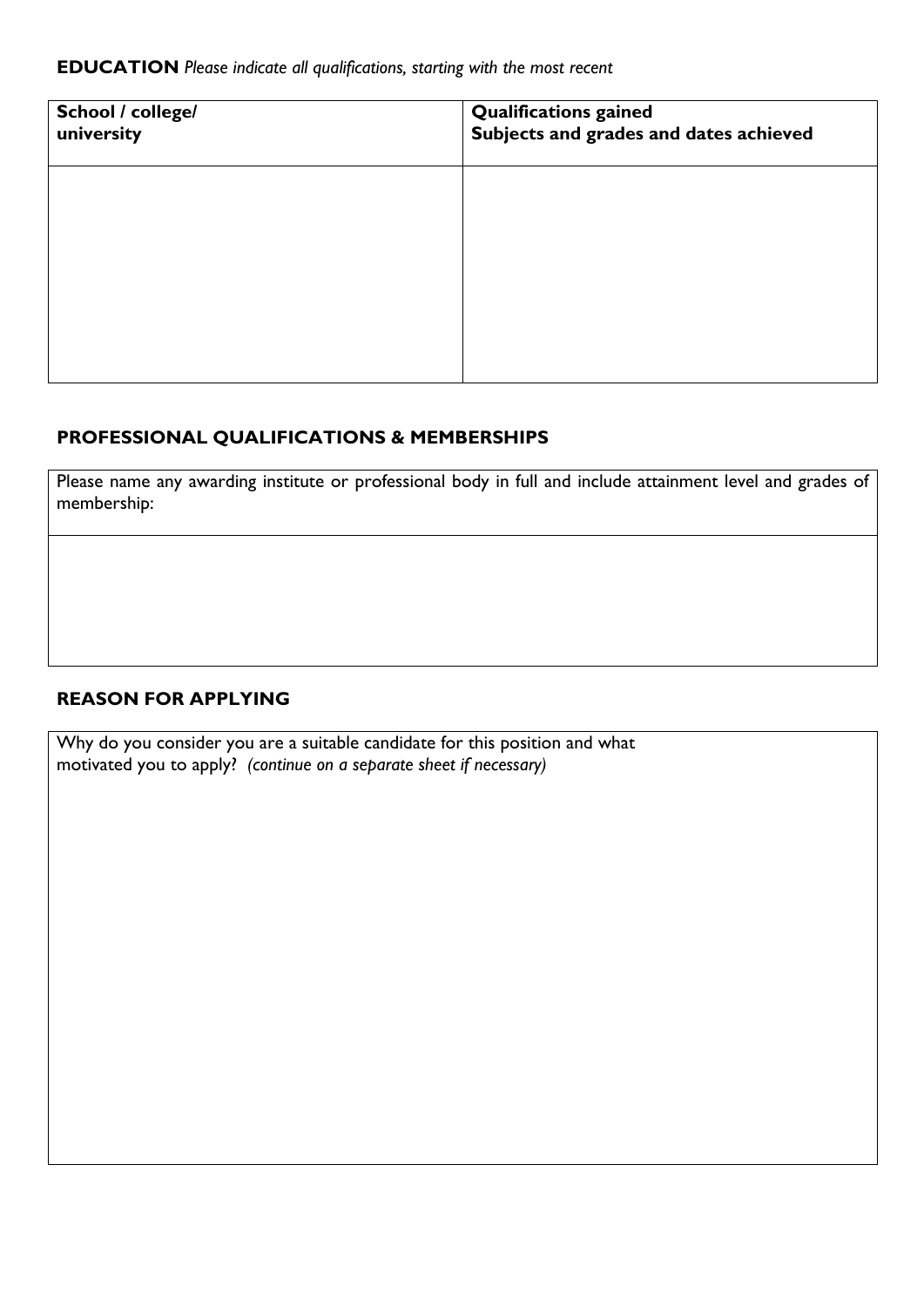## **ACHIEVEMENTS**

Please include any further information including details of your main achievements to date, relevant to this application.

#### **If you have a disability, and there are any special arrangements which need to be made should you be short-listed for interview, please contact us to notify us of these.**

| I declare that to the best of my knowledge and belief the information I have given in support of my         |
|-------------------------------------------------------------------------------------------------------------|
| application is complete and true. I understand that any misleading statement or deliberate omission may     |
| affect the assessment of my application and/or result in my dismissal and a claim for damages.              |
| I understand that any job offer is subject to references, checks on relevant qualifications, employment     |
| eligibility and criminal convictions (where appropriate), a probationary period and (if the organisation    |
| believes it appropriate) a medical report, all of which must be deemed by the organisation as satisfactory. |
| I acknowledge that Stormont Trading's legal basis for processing my personal data is on the basis it is     |
| necessary to do so to assess my suitability for employment and it is in Stormont Trading's legitimate       |
| interest to appoint a suitable candidate. Further if I provide any special category of personal data (e.g.  |
| information about a disability) to Stormont Trading as part of my application whether within this form or   |
| otherwise, I hereby consent to the processing of such data for the purposes of considering my application   |
| for employment.                                                                                             |
|                                                                                                             |

**SIGNATURE ............................................................. DATE ........**.**........................**

**Thank you for applying**

**Scone Palace, Perth, PH2 6BD**